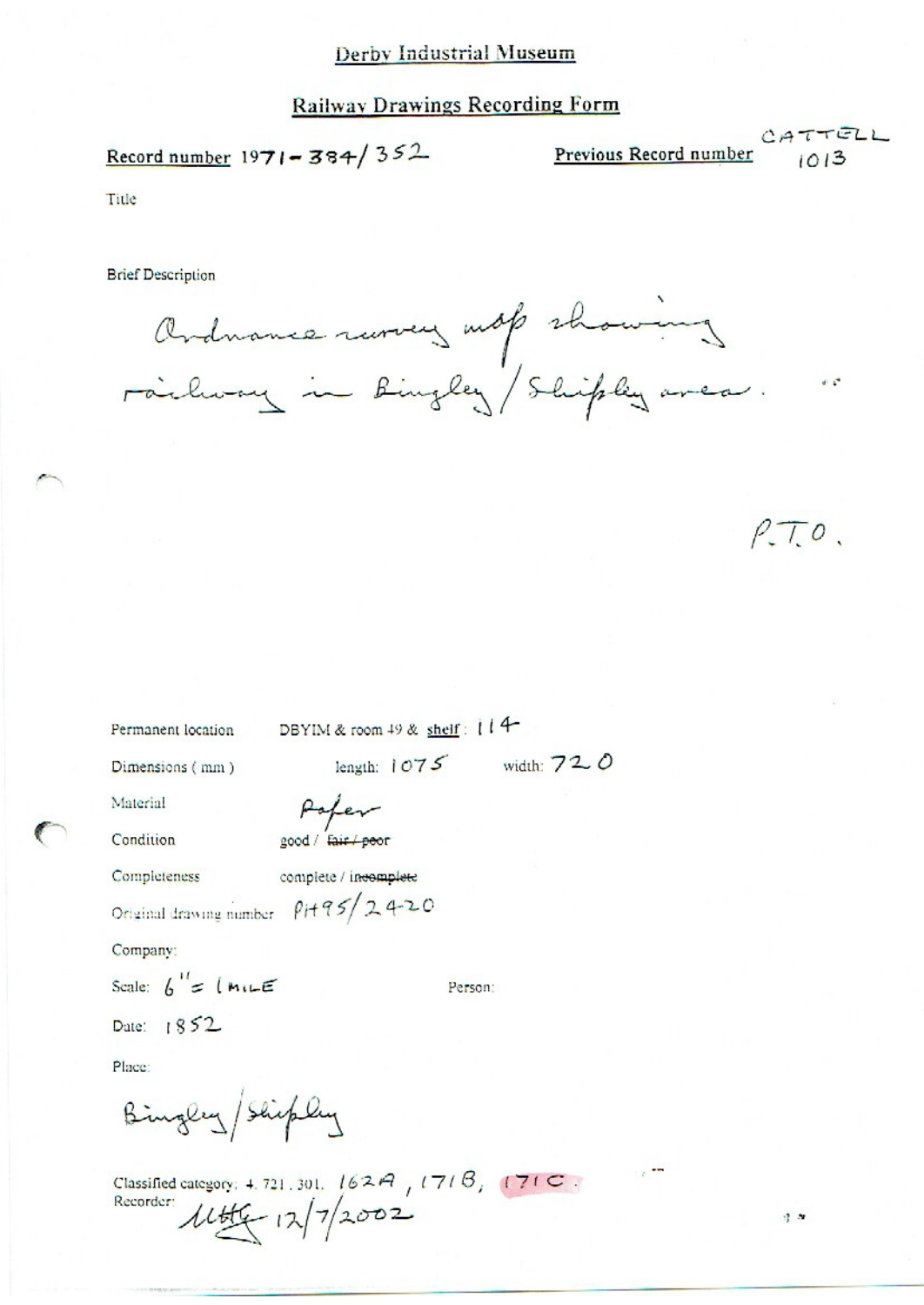### Derby Industrial Museum

#### **Railway Drawings Recording Form**

Previous Record number  $HRP$  132/12 Record number 1997-5/15 MIDLAND RAILWAY Title BURLEY JUNCTION TO MILIVERWOOD JUNCTION LOOP LINE AT SHIPLET STATION **Brief Description** Gradient profiles sauve radie for three track redians: a) Burley Junction -Milnerwood Junction. (1690) b) Shiply Junction - Esholt Junction. c) Shiply Station Loop Line<br>Bingley Jan - Bradford Jan South (1716) Permanent location DBYIM & room 49 & shelf:  $54$ length: 1020 width: 330 Dimensions (mm) Refer on followice Material Condition good / fair poor complete / incomplete Completeness Original drawing number  $2016/P$  H 335 , 659 Company:  $M_{\alpha}$ Scale:  $HORIZ : I'' = \frac{1}{2}MIL = T$ <br>
Person:  $E$  Coll Date:  $144441879$ 

Place:

Shiply

Classified category: 4, 721, 301. [69] 690, 171C Recorder / 114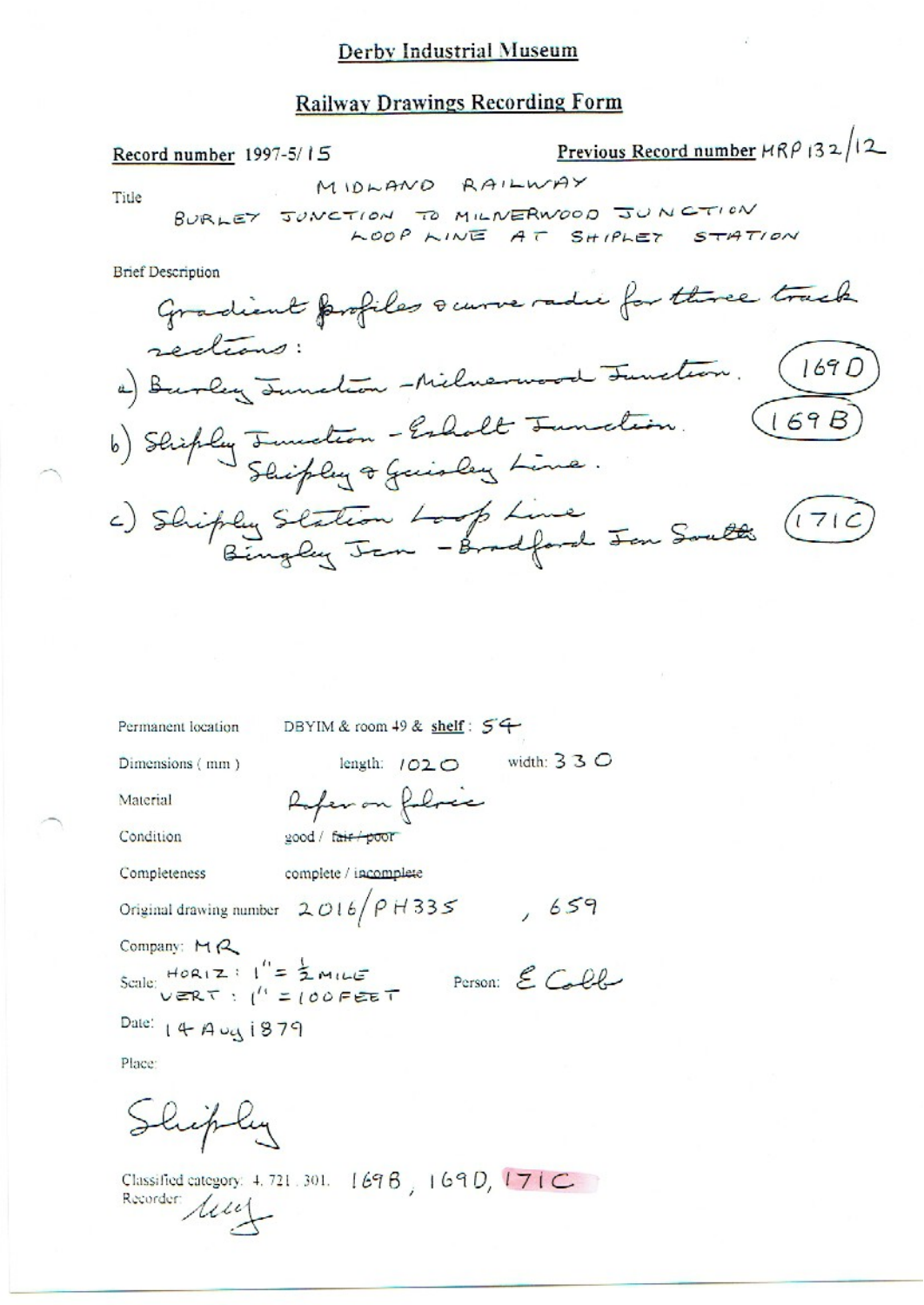# **Railway Drawings Recording Form**

Record number 1997-5/ 404.1

Previous Record number HRP132/448

Title

**Brief Description** 

| Plan of land with roads, huildings, |
|-------------------------------------|
| waterways and station outtine with  |
| route centre lines.                 |
| hand area purchased by MR           |
| coloured pender.                    |

| Permanent location              | DBYIM & room 49 & shelf : $\overline{76}$ |                                  |
|---------------------------------|-------------------------------------------|----------------------------------|
| Dimensions (mm)                 | length: $605$                             | width: 345                       |
| Material                        |                                           | Tracing paper ou paper on fabric |
| Condition                       | good / fair / poor                        |                                  |
| Completeness                    | complete / incomplete                     |                                  |
| Original drawing number         | 554, 767                                  |                                  |
| Company: MR                     |                                           |                                  |
| Scale: $1'' = 2c$ <i>HPHINS</i> |                                           | Person:                          |
| Date: $1859$                    |                                           |                                  |
| Place:                          |                                           |                                  |
| Shiplay                         |                                           |                                  |

Classified category: 4.721.301.4